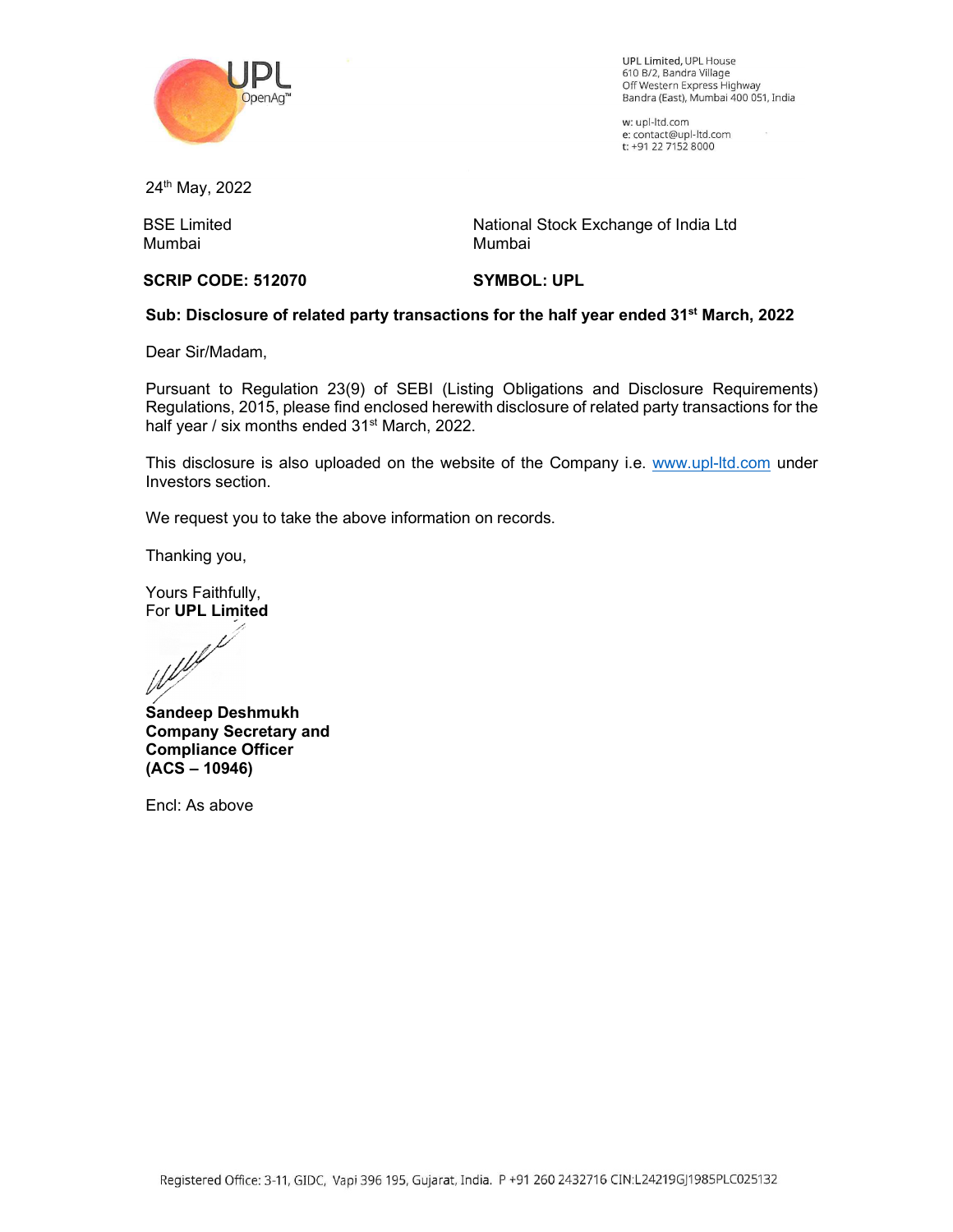|                                                              |                                                                                                              |                                                     |                                                                      |                                                              |                            |                                     |                                             | Additional disclosure of related party transactions - applicable only in case the related party transaction relates to loans, inter-corporate deposits, advances or investments |                                     |                          |                                                                         |                                                        |
|--------------------------------------------------------------|--------------------------------------------------------------------------------------------------------------|-----------------------------------------------------|----------------------------------------------------------------------|--------------------------------------------------------------|----------------------------|-------------------------------------|---------------------------------------------|---------------------------------------------------------------------------------------------------------------------------------------------------------------------------------|-------------------------------------|--------------------------|-------------------------------------------------------------------------|--------------------------------------------------------|
|                                                              |                                                                                                              |                                                     |                                                                      |                                                              |                            |                                     |                                             | made or given by the listed entity/subsidiary. These details need to be disclosed only once, during the reporting period when such transaction was undertaken.                  |                                     |                          |                                                                         |                                                        |
|                                                              |                                                                                                              |                                                     |                                                                      |                                                              |                            |                                     |                                             |                                                                                                                                                                                 |                                     |                          |                                                                         |                                                        |
| Details of the party (listed<br>entity /subsidiary) entering |                                                                                                              |                                                     |                                                                      |                                                              |                            |                                     | In case monies are due to either party as a | In case any financial indebtedness is incurred to make or give                                                                                                                  |                                     |                          |                                                                         |                                                        |
| into the transaction                                         | Details of the counterparty                                                                                  |                                                     |                                                                      |                                                              | Value of<br>transaction    |                                     | result of the transaction                   | loans, inter-corporate deposits, advances or investments                                                                                                                        |                                     |                          | Details of the loans, inter-corporate deposits, advances or investments |                                                        |
|                                                              |                                                                                                              |                                                     |                                                                      |                                                              | during the                 |                                     |                                             |                                                                                                                                                                                 | Nature (Ioan/                       |                          |                                                                         | urpose for which the funds                             |
|                                                              |                                                                                                              | Relationship of the<br>counterparty with the listed |                                                                      | Value of the related party<br>transaction as approved by the | reporting<br>period (H2 FY | Opening balance (As Closing balance |                                             | Nature of indebtedness (loan/issuance                                                                                                                                           | advance/ inter<br>corporate deposit |                          | Secured/                                                                | will be utilised by the<br>ultimate recipient of funds |
| SN Name<br>PAN<br>1 UPL Limited                              | PAN<br>Name<br>Advanta Biotech General Trading Ltd                                                           | entity or its subsidiary<br>Subsidiary              | Type of related party transaction<br>Sales Of Goods                  | audit committee<br>1.00                                      | 21-22)<br>0.23             | on Oct 01, 2021)                    |                                             | (As on Mar 31, 2022) of debt/ any other etc.)<br>Cost<br>Tenure                                                                                                                 | investment                          | Interest Rate (%) Tenure | unsecured                                                               | (end-usage)                                            |
| 2 UPL Limited                                                | Advanta Seeds International                                                                                  | Subsidiary                                          | Sales Of Goods                                                       | 10.00                                                        | 7.54                       |                                     |                                             |                                                                                                                                                                                 |                                     |                          |                                                                         |                                                        |
| 3 UPL Limited<br>4 UPL Limited                               | Advanta Seeds Ukraine LLC<br>Arysta LifeScience Cameroun SA                                                  | Subsidiary<br>Subsidiary                            | Sales Of Goods<br>Sales Of Goods                                     | 1.00<br>10.00                                                | 0.37<br>6.49               |                                     |                                             |                                                                                                                                                                                 |                                     |                          |                                                                         |                                                        |
| 5 UPL Limited                                                | UPL (T) Ltd (Formerly Known as Arysta LifeScience Tanzania Ltd)                                              | Subsidiary                                          | Sales Of Goods                                                       | 1.00                                                         | 0.16                       |                                     |                                             |                                                                                                                                                                                 |                                     |                          |                                                                         |                                                        |
| 6 UPL Limited                                                | Arysta Lifescience India Limited                                                                             | Subsidiary                                          | Sales Of Goods<br>Sales Of Goods                                     | 900.00                                                       | 546.37<br>4.43             |                                     |                                             |                                                                                                                                                                                 |                                     |                          |                                                                         |                                                        |
| 7 UPL Limited<br>8 UPL Limited                               | Arysta LifeScience S.A.S.<br>Arysta Lifescience, Douala                                                      | Subsidiary<br>Subsidiary                            | Sales Of Goods                                                       | 5.00<br>1.00                                                 | (0.97)                     |                                     |                                             |                                                                                                                                                                                 |                                     |                          |                                                                         |                                                        |
| 9 UPL Limited                                                | Calli Ghana Limited                                                                                          | Subsidiary                                          | Sales Of Goods                                                       | 2.00                                                         | 1.20                       |                                     |                                             |                                                                                                                                                                                 |                                     |                          |                                                                         |                                                        |
| 10 UPL Limited                                               | laturagri Soluciones, SLU (Formerly known as Arysta LifeScience Iberia SLU)                                  | Subsidiary                                          | Sales Of Goods                                                       | 1.00                                                         | 0.67                       |                                     |                                             |                                                                                                                                                                                 |                                     |                          |                                                                         |                                                        |
| 11 UPL Limited                                               | Natural Plant Protection Limited                                                                             | Subsidiary                                          | Sales Of Goods                                                       | 15.00                                                        | 0.11                       |                                     |                                             |                                                                                                                                                                                 |                                     |                          |                                                                         |                                                        |
| 12 UPL Limited<br>13 UPL Limited                             | Pacific Seeds (Thai) Ltd<br>Riceco International Bangladesh Ltd                                              | Subsidiary<br>Subsidiary                            | Sales Of Goods<br>Sales Of Goods                                     | 5.00<br>10.00                                                | 2.78<br>8.82               |                                     |                                             |                                                                                                                                                                                 |                                     |                          |                                                                         |                                                        |
| 14 UPL Limited                                               | <b>Swal Corporation Limited</b>                                                                              | Subsidiary                                          | Sales Of Goods                                                       | 1000.00                                                      | 269.97                     |                                     |                                             |                                                                                                                                                                                 |                                     |                          |                                                                         |                                                        |
| 15 UPL Limited                                               | United Phosphorus (India) LLP                                                                                | Subsidiary                                          | Sales Of Goods                                                       | 2800.00                                                      | 915.50                     |                                     |                                             |                                                                                                                                                                                 |                                     |                          |                                                                         |                                                        |
| 16 UPL Limited<br>17 UPL Limited                             | <b>UPL Corporation Limited</b><br>UPL Iberia, S.A.                                                           | Subsidiary<br>Subsidiary                            | Sales Of Goods<br>Sales Of Goods                                     | 2500.00<br>10.00                                             | 2,089.42<br>6.96           |                                     |                                             |                                                                                                                                                                                 |                                     |                          |                                                                         |                                                        |
| 18 UPL Limited                                               | UPL Italia SRL                                                                                               | Subsidiary                                          | Sales Of Goods                                                       | 10.00                                                        | 8.70                       |                                     |                                             |                                                                                                                                                                                 |                                     |                          |                                                                         |                                                        |
| 19 UPL Limited<br>20 UPL Limited                             | UPL Japan GK<br>UPL Ltd, Hong Kong                                                                           | Subsidiary<br>Subsidiary                            | Sales Of Goods<br>Sales Of Goods                                     | 15.00<br>1.00                                                | 12.80<br>0.47              |                                     |                                             |                                                                                                                                                                                 |                                     |                          |                                                                         |                                                        |
| 21 UPL Limited                                               | <b>UPL Management DMCC</b>                                                                                   | Subsidiary                                          | Sales Of Goods                                                       | 2000.00                                                      | 1,801.05                   | 444.48                              | 1,173.57                                    |                                                                                                                                                                                 |                                     |                          |                                                                         |                                                        |
| 22 UPL Limited<br>23 UPL Limited                             | JPL Mauritius Limited<br>UPL South Africa (Pty) Limited                                                      | Subsidiary<br>Subsidiary                            | Sales Of Goods<br>Sales Of Goods                                     | 425.00<br>1.00                                               | 396.00<br>0.09             | 443.04                              | 1,129.62                                    |                                                                                                                                                                                 |                                     |                          |                                                                         |                                                        |
|                                                              |                                                                                                              |                                                     |                                                                      |                                                              |                            |                                     |                                             |                                                                                                                                                                                 |                                     |                          |                                                                         |                                                        |
| 24 UPL Limited                                               | UPL Sustainable Agri Solutions Limited (FKA Optima Farm Solutions Ltd)<br><b>BEIL Infrastructure Limited</b> | Subsidiary<br>Other related parties                 | Sales Of Goods<br>Sales Of Goods                                     | 200.00<br>5.00                                               | 93.56<br>0.05              |                                     |                                             |                                                                                                                                                                                 |                                     |                          |                                                                         |                                                        |
| 25 UPL Limited<br>26 UPL Limited                             | <b>Enviro Technology Limited</b>                                                                             | Other related parties                               | Sales Of Goods                                                       | 3.00                                                         | 0.07                       |                                     |                                             |                                                                                                                                                                                 |                                     |                          |                                                                         |                                                        |
| 27 UPL Limited                                               | Ultima Search                                                                                                | Other related parties                               | Sales Of Goods                                                       | 2.00                                                         | 0.30                       |                                     |                                             |                                                                                                                                                                                 |                                     |                          |                                                                         |                                                        |
| 28 UPL Limited<br>29 UPL Limited                             | Uniphos International Limited<br>UPL Bang. Limited Joint Venture                                             | Other related parties<br>Subsidiary                 | Sales Of Goods<br>Sales Of Goods                                     | 1.00<br>5.00                                                 | 0.05<br>2.97               |                                     |                                             |                                                                                                                                                                                 |                                     |                          |                                                                         |                                                        |
| 30 UPL Limited                                               | Chemieynth (Vapi) Limited                                                                                    | Associates                                          | Sales Of Goods                                                       | 12.00                                                        | 3.81                       |                                     |                                             |                                                                                                                                                                                 |                                     |                          |                                                                         |                                                        |
| 31 UPL Limited<br>32 UPL Limited                             | <b>UPL Corporation Limited</b>                                                                               | Subsidiary<br>Subsidiary                            | Dividend Income<br>Management Fees / Other Services                  | N.A.<br>5.00                                                 | 554.97<br>2.17             |                                     |                                             |                                                                                                                                                                                 |                                     |                          |                                                                         |                                                        |
| 33 UPL Limited                                               | Jnited Phosphorus (India) LLP<br><b>BEIL Infrastructure Limited</b>                                          | Other related parties                               | Management Fees / Other Services                                     | 3.00                                                         | 0.50                       |                                     |                                             |                                                                                                                                                                                 |                                     |                          |                                                                         |                                                        |
| 34 UPL Limited                                               | <b>Enviro Technology Limited</b>                                                                             | Other related parties                               | Management Fees / Other Services                                     | 3.00                                                         | 0.17                       |                                     |                                             |                                                                                                                                                                                 |                                     |                          |                                                                         |                                                        |
| 35 UPL Limited<br>36 UPL Limited                             | Tatva Global Environment Pvt Ltd<br><b>Jniphos Enterprises Limited</b>                                       | Other related parties<br>Other related parties      | Management Fees / Other Services<br>Management Fees / Other Services | 5.00<br>2.00                                                 | 0.43<br>0.31               |                                     |                                             |                                                                                                                                                                                 |                                     |                          |                                                                         |                                                        |
| 37 UPL Limited                                               | <b>Jnited Phosphorus (India) LLP</b>                                                                         | Subsidiary                                          | <b>Rent Received</b>                                                 | 5.00                                                         | 1.70                       |                                     |                                             |                                                                                                                                                                                 |                                     |                          |                                                                         |                                                        |
| 38 UPL Limited<br>39 UPL Limited                             | <b>BEIL Infrastructure Limited</b><br>Jltima Search                                                          | Other related parties<br>Other related parties      | <b>Rent Received</b><br>Rent Received                                | 2.00<br>2.00                                                 | 0.09                       |                                     |                                             |                                                                                                                                                                                 |                                     |                          |                                                                         |                                                        |
| 40 UPL Limited                                               | <b>Jniphos Envirotronic Pvt Ltd</b>                                                                          | Other related parties                               | Rent Received                                                        | 3.00                                                         | 0.01                       |                                     |                                             |                                                                                                                                                                                 |                                     |                          |                                                                         |                                                        |
| 41 UPL Limited                                               | Jnited Phosphorus (India) LLP                                                                                | Subsidiary<br>Subsidiary                            | Royalty Income<br>Purchases (Net)                                    | 6.5% of sales<br>30.00                                       | 10.16<br>26.52             |                                     |                                             |                                                                                                                                                                                 |                                     |                          |                                                                         |                                                        |
| 42 UPL Limited<br>43 UPL Limited                             | Arysta LifeScience Corporation<br>Arvsta Lifescience India Limited                                           | Subsidiary                                          | Purchases (Net)                                                      | 1100.00                                                      | 687.55                     |                                     |                                             |                                                                                                                                                                                 |                                     |                          |                                                                         |                                                        |
| 44 UPL Limited                                               | Arvsta LifeScience S.A.S.                                                                                    | Subsidiary                                          | Purchases (Net)                                                      | 1.00                                                         | 0.05                       |                                     |                                             |                                                                                                                                                                                 |                                     |                          |                                                                         |                                                        |
| 45 UPL Limited<br>46 UPL Limited                             | Natural Plant Protection Limited<br>acific Seeds (Thai) Limited                                              | Subsidiary<br>Subsidiary                            | Purchases (Net)<br>Purchases (Net)                                   | 15.00<br>1.00                                                | 2.63<br>0.00               |                                     |                                             |                                                                                                                                                                                 |                                     |                          |                                                                         |                                                        |
| 47 UPL Limited                                               | Swal Corporation Ltd.                                                                                        | Subsidiary                                          | Purchases (Net)                                                      | 200.00                                                       | 91.65                      |                                     |                                             |                                                                                                                                                                                 |                                     |                          |                                                                         |                                                        |
| 48 UPL Limited<br>49 UPL Limited                             | <b>Jnited Phosphorus (India) LLP</b>                                                                         | Subsidiary<br>Subsidiary                            | Purchases (Net)<br>Purchases (Net)                                   | 250.00<br>30.00                                              | 9.54<br>26.74              |                                     |                                             |                                                                                                                                                                                 |                                     |                          |                                                                         |                                                        |
| 50 UPL Limited                                               | UPL Ltd, Hong Kong<br>UPL South Africa (Pty) Limited                                                         | Subsidiary                                          | Purchases (Net)                                                      | 5.00                                                         | 2.30                       |                                     |                                             |                                                                                                                                                                                 |                                     |                          |                                                                         |                                                        |
| 51 UPL Limited                                               | UPL Sustainable Agri Solutions Limited (FKA Optima Farm Solutions Ltd)                                       | Subsidiary                                          | Purchases (Net)                                                      | 250.00                                                       | 21.71                      |                                     |                                             |                                                                                                                                                                                 |                                     |                          |                                                                         |                                                        |
| 52 UPL Limited                                               | UPL Vietnam Co. Ltd.                                                                                         | Subsidiary                                          | Purchases (Net)                                                      | 25.00                                                        | 19.91                      |                                     |                                             |                                                                                                                                                                                 |                                     |                          |                                                                         |                                                        |
| 53 UPL Limited                                               | Bloom Packaging Private Limited                                                                              | Other related parties                               | Purchases (Net)                                                      | 30.00                                                        | 9.62                       |                                     |                                             |                                                                                                                                                                                 |                                     |                          |                                                                         |                                                        |
| 54 UPL Limited<br>55 UPL Limited                             | <b>Bloom Seal Containers Private Limited</b><br>Pentaphos Industries Pvt Ltd                                 | Other related parties<br>Other related parties      | Purchases (Net)<br>Purchases (Net)                                   | 70.00<br>60.00                                               | 19.56<br>20.76             |                                     |                                             |                                                                                                                                                                                 |                                     |                          |                                                                         |                                                        |
| 56 UPL Limited                                               | Jltima Search                                                                                                | Other related parties                               | Purchases (Net)                                                      | 35.00                                                        | 15.11                      |                                     |                                             |                                                                                                                                                                                 |                                     |                          |                                                                         |                                                        |
| 57 UPL Limited<br>58 UPL Limited                             | <b>Iniphos Enterprises Limited</b><br>Jniphos Envirotronic Pvt Ltd                                           | Other related parties<br>Other related parties      | Purchases (Net)<br>Purchases (Net)                                   | 3.00<br>3.00                                                 | 1.44<br>(1.39)             |                                     |                                             |                                                                                                                                                                                 |                                     |                          |                                                                         |                                                        |
| 59 UPL Limited                                               | <b>Jniphos International Limited</b>                                                                         | Other related parties                               | Purchases (Net)                                                      | 20.00                                                        | 6.14                       |                                     |                                             |                                                                                                                                                                                 |                                     |                          |                                                                         |                                                        |
| 60 UPL Limited<br>61 UPL Limited                             | Chemiesynth (Vapi) Limited<br>Arysta Lifescience India Limited.                                              | Associates<br>Subsidiary                            | Purchases (Net)<br>Purchase of assets                                | 28.00<br>1200.00                                             | 7.24<br>3.41               |                                     |                                             |                                                                                                                                                                                 |                                     |                          |                                                                         |                                                        |
| 62 UPL Limited                                               | Arysta Lifescience Management Company, LLC                                                                   | Subsidiary                                          | Purchase of assets                                                   | 10.00                                                        | 8.15                       |                                     |                                             |                                                                                                                                                                                 |                                     |                          |                                                                         |                                                        |
| 63 UPL Limited                                               | <b>BEIL Infrastructure Limited</b>                                                                           | Other related parties                               | Purchase of assets                                                   | 150.00                                                       | 0.00                       |                                     |                                             |                                                                                                                                                                                 |                                     |                          |                                                                         |                                                        |
| 64 UPL Limited<br>65 UPL Limited                             | Ultima Search<br>Uniphos Envirotronic Pvt Ltd                                                                | Other related parties<br>Other related parties      | Purchase of assets<br>Purchase of assets                             | 35.00<br>3.00                                                | 0.00<br>0.68               |                                     |                                             |                                                                                                                                                                                 |                                     |                          |                                                                         |                                                        |
| 66 UPL Limited                                               | Vikram Farm                                                                                                  | Other related parties                               | Purchase of Goods                                                    | 3.00                                                         | 0.17                       |                                     |                                             |                                                                                                                                                                                 |                                     |                          |                                                                         |                                                        |
| 67 UPL Limited                                               | Arysta Lifescience India Limited                                                                             | Subsidiary                                          | Purchase of Goods/Services                                           | 1200.00                                                      | (0.02)                     |                                     |                                             |                                                                                                                                                                                 |                                     |                          |                                                                         |                                                        |
| 68 UPL Limited                                               | UPL Global Business Services Limited (FKA Shroffs United Chemicals Limited)                                  | Subsidiary                                          | Purchase of Goods/Services                                           | 20.00                                                        | 18.78                      |                                     |                                             |                                                                                                                                                                                 |                                     |                          |                                                                         |                                                        |
| 69 UPL Limited<br>70 UPL Limited                             | Bench Bio Pvt Ltd.                                                                                           | Other related parties                               | Purchase of Goods/Services                                           | 1.00                                                         | (0.39)                     |                                     |                                             |                                                                                                                                                                                 |                                     |                          |                                                                         |                                                        |
| 71 UPL Limited                                               | <b>BEIL Infrastructure Limited</b><br>Gharpure Engineering & Constructions Pvt Ltd.                          | Other related parties<br>Other related parties      | Purchase of Goods/Services<br>Purchase of Goods/Services             | 150.00<br>5.00                                               | 55.09<br>0.44              |                                     |                                             |                                                                                                                                                                                 |                                     |                          |                                                                         |                                                        |
| 72 UPL Limited                                               | Pot Plants                                                                                                   | Other related parties                               | Purchase of Goods/Services                                           | 3.00                                                         | 0.02                       |                                     |                                             |                                                                                                                                                                                 |                                     |                          |                                                                         |                                                        |
| 73 UPL Limited<br>74 UPL Limited                             | Ultima Search<br><b>Jniphos Envirotronic Pvt Ltd</b>                                                         | Other related parties<br>Other related parties      | Purchase of Goods/Services<br>Purchase of Goods/Services             | 35.00<br>3.00                                                | 1.59<br>0.12               |                                     |                                             |                                                                                                                                                                                 |                                     |                          |                                                                         |                                                        |
| 75 UPL Limited                                               | Chemiesynth (Vapi) Limited                                                                                   | Associates                                          | Purchase of Goods/Services                                           | 28.00                                                        | 2.61                       |                                     |                                             |                                                                                                                                                                                 |                                     |                          |                                                                         |                                                        |

**INR Crores**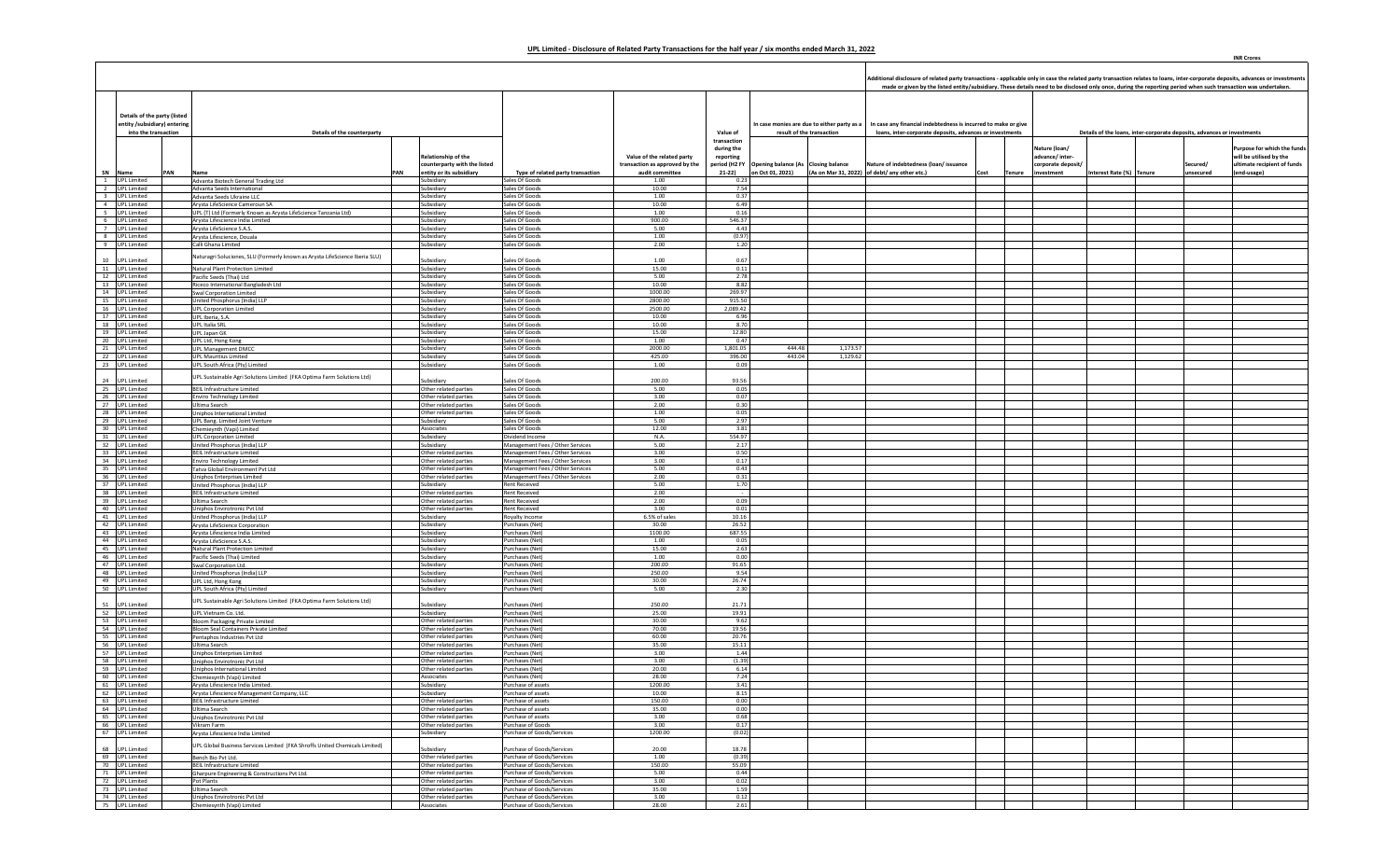|                                                      |                              |                                                                             |                                                                 |                                                                  |                                                   |                                        |                                                         |                                                                                                                                                                                                        |             |               |                                  | Additional disclosure of related party transactions - applicable only in case the related party transaction relates to loans, inter-corporate deposits, advances or investments<br>made or given by the listed entity/subsidiary. These details need to be disclosed only once, during the reporting period when such transaction was undertaken. |                       |                                                        |
|------------------------------------------------------|------------------------------|-----------------------------------------------------------------------------|-----------------------------------------------------------------|------------------------------------------------------------------|---------------------------------------------------|----------------------------------------|---------------------------------------------------------|--------------------------------------------------------------------------------------------------------------------------------------------------------------------------------------------------------|-------------|---------------|----------------------------------|---------------------------------------------------------------------------------------------------------------------------------------------------------------------------------------------------------------------------------------------------------------------------------------------------------------------------------------------------|-----------------------|--------------------------------------------------------|
|                                                      |                              |                                                                             |                                                                 |                                                                  |                                                   |                                        |                                                         |                                                                                                                                                                                                        |             |               |                                  |                                                                                                                                                                                                                                                                                                                                                   |                       |                                                        |
|                                                      | Details of the party (listed |                                                                             |                                                                 |                                                                  |                                                   |                                        |                                                         |                                                                                                                                                                                                        |             |               |                                  |                                                                                                                                                                                                                                                                                                                                                   |                       |                                                        |
| entity /subsidiary) entering<br>into the transaction |                              | Details of the counterparty                                                 |                                                                 |                                                                  |                                                   | Value of                               |                                                         | In case any financial indebtedness is incurred to make or give<br>In case monies are due to either party as a<br>loans, inter-corporate deposits, advances or investments<br>result of the transaction |             |               |                                  | Details of the loans, inter-corporate deposits, advances or investments                                                                                                                                                                                                                                                                           |                       |                                                        |
|                                                      |                              |                                                                             | Relationship of the                                             |                                                                  | Value of the related party                        | transaction<br>during the<br>reporting |                                                         |                                                                                                                                                                                                        |             |               | Nature (loan/<br>advance/inter-  |                                                                                                                                                                                                                                                                                                                                                   |                       | Purpose for which the funds<br>will be utilised by the |
| SN Name                                              | PAN                          | Name                                                                        | counterparty with the listed<br>PAN<br>entity or its subsidiary | Type of related party transaction                                | transaction as approved by the<br>audit committee | period (H2 FY<br>$21-22$               | Opening balance (As Closing balance<br>on Oct 01, 2021) | Nature of indebtedness (loan/issuance<br>(As on Mar 31, 2022) of debt/ any other etc.)                                                                                                                 | <b>Cost</b> | <b>Tenure</b> | corporate deposit,<br>investment | Interest Rate (%) Tenure                                                                                                                                                                                                                                                                                                                          | Secured/<br>unsecured | ultimate recipient of funds<br>(end-usage)             |
| 76 UPL Limited                                       |                              | Weather Risk Management Services Pvt Ltd                                    | Associates                                                      | Purchase of Goods/Services                                       | 3.00                                              | 0.19                                   |                                                         |                                                                                                                                                                                                        |             |               |                                  |                                                                                                                                                                                                                                                                                                                                                   |                       |                                                        |
| 77 UPL Limited<br>78 UPL Limited                     |                              | Daman Ganga Pulp and Papers Pvt Ltd                                         | Other related parties<br>Other related parties                  | Rent Expenses<br>Rent Expenses                                   | 3.00<br>3.00                                      | 0.05<br>0.07                           |                                                         |                                                                                                                                                                                                        |             |               |                                  |                                                                                                                                                                                                                                                                                                                                                   |                       |                                                        |
| 79 UPL Limited                                       |                              | Sanguine Holdings Private Limited<br>Ultima Search                          | Other related parties                                           | Rent Expenses                                                    | 2.00                                              | 0.10                                   |                                                         |                                                                                                                                                                                                        |             |               |                                  |                                                                                                                                                                                                                                                                                                                                                   |                       |                                                        |
| 80 UPL Limited                                       |                              | Nurture Agtech Pvt Ltd (FKA AFS Agtech Pvt Ltd)                             | Subsidiary                                                      | Commission On Sales                                              | 30.00                                             | 10.09                                  |                                                         |                                                                                                                                                                                                        |             |               |                                  |                                                                                                                                                                                                                                                                                                                                                   |                       |                                                        |
| 81 UPL Limited                                       |                              | Nurture Agtech Pvt Ltd (FKA AFS Agtech Pvt Ltd)                             | Subsidiary                                                      | Rendering of Services                                            | 30.00                                             | 5.03                                   |                                                         |                                                                                                                                                                                                        |             |               |                                  |                                                                                                                                                                                                                                                                                                                                                   |                       |                                                        |
| 82 UPL Limited<br>83 UPL Limited                     |                              | <b>UPL Corporation Limited</b><br>Crop Care Federation of India             | Subsidiary<br>Other related parties                             | Write Back Of Payables<br>Contribution To CSR                    | N.A.<br>1.00                                      | 3.26<br>0.20                           |                                                         |                                                                                                                                                                                                        |             |               |                                  |                                                                                                                                                                                                                                                                                                                                                   |                       |                                                        |
| 84 UPL Limited                                       |                              | Swal Corporation Limited                                                    | Subsidiary                                                      | Purchase Of Licences                                             | 2.00                                              | 0.08                                   |                                                         |                                                                                                                                                                                                        |             |               |                                  |                                                                                                                                                                                                                                                                                                                                                   |                       |                                                        |
| 85 UPL Limited                                       |                              | <b>Jnited Phosphorus (India) LLP</b>                                        | Subsidiary                                                      | Purchase Of Licences                                             | 50.00                                             | 20.58                                  |                                                         |                                                                                                                                                                                                        |             |               |                                  |                                                                                                                                                                                                                                                                                                                                                   |                       |                                                        |
| 86 UPL Limited                                       |                              | Uniphos Envirotronic Pvt Ltd                                                | Other related parties                                           | Sales Promotion Expeneses                                        | 3.00                                              | 1.77                                   |                                                         |                                                                                                                                                                                                        |             |               |                                  |                                                                                                                                                                                                                                                                                                                                                   |                       |                                                        |
| 87 UPL Limited                                       |                              | Swal Corporation Limited                                                    | Subsidiary                                                      | Loan Given                                                       | 450.00                                            | 39.00                                  |                                                         |                                                                                                                                                                                                        |             |               | Loan                             | Repayable on<br>11% Demand                                                                                                                                                                                                                                                                                                                        | Jnsecured             | <b>Business purpose</b>                                |
| 88 UPL Limited                                       |                              | Nurture Agtech Pvt Ltd (FKA AFS Agtech Pvt Ltd)                             | Subsidiary                                                      | <b>Reimbursements Received</b>                                   | N.A.                                              | 3.74                                   |                                                         |                                                                                                                                                                                                        |             |               |                                  |                                                                                                                                                                                                                                                                                                                                                   |                       |                                                        |
| 89 UPL Limited                                       |                              | Arysta Lifescience (Thailand) Co.                                           | Subsidiary                                                      | Reimbursements Received                                          | N.A.                                              | 0.10                                   |                                                         |                                                                                                                                                                                                        |             |               |                                  |                                                                                                                                                                                                                                                                                                                                                   |                       |                                                        |
| 90 UPL Limited                                       |                              | Arysta Lifescience India Limited                                            | Subsidiary                                                      | Reimbursements Received                                          | N.A.                                              | 0.69                                   |                                                         |                                                                                                                                                                                                        |             |               |                                  |                                                                                                                                                                                                                                                                                                                                                   |                       |                                                        |
| 91 UPL Limited<br>92 UPL Limited                     |                              | Federation of Agri-Value Chain, Manufacturers and Exporters                 | Other related parties<br>Subsidiary                             | <b>Reimbursements Received</b><br><b>Reimbursements Received</b> | N.A.<br>N.A.                                      | 0.01<br>1.14                           |                                                         |                                                                                                                                                                                                        |             |               |                                  |                                                                                                                                                                                                                                                                                                                                                   |                       |                                                        |
| 93 UPL Limited                                       |                              | Laoting Yoloo Bio-Technology Co.Ltd<br>Myanmar Arysta Lifescience Co., Ltd  | Subsidiary                                                      | <b>Reimbursements Received</b>                                   | N.A.                                              | 0.07                                   |                                                         |                                                                                                                                                                                                        |             |               |                                  |                                                                                                                                                                                                                                                                                                                                                   |                       |                                                        |
| 94 UPL Limited                                       |                              | Natural Plant Protection Limited                                            | Subsidiary                                                      | <b>Reimbursements Received</b>                                   | N.A.                                              | 1.22                                   |                                                         |                                                                                                                                                                                                        |             |               |                                  |                                                                                                                                                                                                                                                                                                                                                   |                       |                                                        |
| 95 UPL Limited                                       |                              | Swal Corporation Limited                                                    | Subsidiary                                                      | <b>Reimbursements Received</b>                                   | N.A.                                              | 17.96                                  |                                                         |                                                                                                                                                                                                        |             |               |                                  |                                                                                                                                                                                                                                                                                                                                                   |                       |                                                        |
| 96 UPL Limited                                       |                              | United Phosphorus (India) LLP                                               | Subsidiary                                                      | <b>Reimbursements Received</b>                                   | N.A.                                              | 4.46<br>7.58                           |                                                         |                                                                                                                                                                                                        |             |               |                                  |                                                                                                                                                                                                                                                                                                                                                   |                       |                                                        |
| 97 UPL Limited<br>98 UPL Limited                     |                              | UP Aviation Limited<br>UPL AgroSolutions Canada Inc.                        | Subsidiary<br>Subsidiary                                        | <b>Reimbursements Received</b><br><b>Reimbursements Received</b> | N.A.<br>N.A.                                      | 0.27                                   |                                                         |                                                                                                                                                                                                        |             |               |                                  |                                                                                                                                                                                                                                                                                                                                                   |                       |                                                        |
| 99 UPL Limited                                       |                              | UPL Argentina SA.                                                           | Subsidiary                                                      | <b>Reimbursements Received</b>                                   | N.A.                                              | 0.05                                   |                                                         |                                                                                                                                                                                                        |             |               |                                  |                                                                                                                                                                                                                                                                                                                                                   |                       |                                                        |
| 100 UPL Limited                                      |                              | UPL Europe Ltd.                                                             | Subsidiary                                                      | <b>Reimbursements Received</b>                                   | N.A.                                              | 0.50                                   |                                                         |                                                                                                                                                                                                        |             |               |                                  |                                                                                                                                                                                                                                                                                                                                                   |                       |                                                        |
|                                                      |                              | UPL Global Business Services Limited (FKA Shroffs United Chemicals Limited) |                                                                 |                                                                  |                                                   |                                        |                                                         |                                                                                                                                                                                                        |             |               |                                  |                                                                                                                                                                                                                                                                                                                                                   |                       |                                                        |
| 101 UPL Limited<br>102 UPL Limited                   |                              | <b>UPL Management DMCC</b>                                                  | Subsidiary<br>Subsidiary                                        | Reimbursements Received<br><b>Reimbursements Received</b>        | N.A.<br>N.A.                                      | 0.96<br>0.09                           |                                                         |                                                                                                                                                                                                        |             |               |                                  |                                                                                                                                                                                                                                                                                                                                                   |                       |                                                        |
| 103 UPL Limited                                      |                              | JPL Mauritius Limited                                                       | Subsidiary                                                      | <b>Reimbursements Received</b>                                   | N.A.                                              | 0.01                                   |                                                         |                                                                                                                                                                                                        |             |               |                                  |                                                                                                                                                                                                                                                                                                                                                   |                       |                                                        |
| 104 UPL Limited                                      |                              | UPL NA Inc                                                                  | Subsidiary                                                      | <b>Reimbursements Received</b>                                   | N.A.                                              | 0.53                                   |                                                         |                                                                                                                                                                                                        |             |               |                                  |                                                                                                                                                                                                                                                                                                                                                   |                       |                                                        |
| 105 UPL Limited                                      |                              | UPL Sustainable Agri Solutions Limited (FKA Optima Farm Solutions Ltd)      | Subsidiary                                                      | <b>Reimbursements Received</b>                                   | N.A.                                              | 0.22                                   |                                                         |                                                                                                                                                                                                        |             |               |                                  |                                                                                                                                                                                                                                                                                                                                                   |                       |                                                        |
| 106 UPL Limited                                      |                              | UPL Vietnam Co. Ltd.                                                        | Subsidiary                                                      | <b>Reimbursements Received</b>                                   | N.A.                                              | 0.31                                   |                                                         |                                                                                                                                                                                                        |             |               |                                  |                                                                                                                                                                                                                                                                                                                                                   |                       |                                                        |
| 107 UPL Limited                                      |                              | Bloom Seal Containers Private Limited                                       | Other related parties                                           | <b>Reimbursements Received</b>                                   | N.A.                                              | 0.00                                   |                                                         |                                                                                                                                                                                                        |             |               |                                  |                                                                                                                                                                                                                                                                                                                                                   |                       |                                                        |
| 108 UPL Limited                                      |                              | Ultima Search                                                               | Other related parties                                           | <b>Reimbursements Received</b>                                   | N.A.                                              | 0.00                                   |                                                         |                                                                                                                                                                                                        |             |               |                                  |                                                                                                                                                                                                                                                                                                                                                   |                       |                                                        |
| 109 UPL Limited                                      |                              | Uniphos Enterprises Limited                                                 | Other related parties                                           | <b>Reimbursements Received</b>                                   | N.A.                                              | 0.11                                   |                                                         |                                                                                                                                                                                                        |             |               |                                  |                                                                                                                                                                                                                                                                                                                                                   |                       |                                                        |
| 110 UPL Limited                                      |                              | Uniphos Envirotronic Pvt Ltd<br>Uniphos International Limited               | Other related parties<br>Other related parties                  | <b>Reimbursements Received</b><br><b>Reimbursements Received</b> | N.A.<br>N.A.                                      | 0.01<br>0.03                           |                                                         |                                                                                                                                                                                                        |             |               |                                  |                                                                                                                                                                                                                                                                                                                                                   |                       |                                                        |
| 111 UPL Limited<br>112 UPL Limited                   |                              | Advanta Semillas SAIC                                                       | Subsidiary                                                      | Reimbursements Made                                              | N.A.                                              | 0.02                                   |                                                         |                                                                                                                                                                                                        |             |               |                                  |                                                                                                                                                                                                                                                                                                                                                   |                       |                                                        |
| 113 UPL Limited                                      |                              | Arysta LifeScience S.A.S.                                                   | Subsidiary                                                      | Reimbursements Made                                              | N.A.                                              | 0.09                                   |                                                         |                                                                                                                                                                                                        |             |               |                                  |                                                                                                                                                                                                                                                                                                                                                   |                       |                                                        |
| 114 UPL Limited                                      |                              | Cerexagri BV                                                                | Subsidiary                                                      | Reimbursements Made                                              | N.A.                                              | 0.39                                   |                                                         |                                                                                                                                                                                                        |             |               |                                  |                                                                                                                                                                                                                                                                                                                                                   |                       |                                                        |
| 115 UPL Limited<br>116 UPL Limited                   |                              | <b>Swal Corporation Limited</b>                                             | Subsidiary                                                      | Reimbursements Made<br>Reimbursements Made                       | N.A.<br>N.A.                                      | 32.20<br>0.09                          |                                                         |                                                                                                                                                                                                        |             |               |                                  |                                                                                                                                                                                                                                                                                                                                                   |                       |                                                        |
| 117 UPL Limited                                      |                              | UPL Benelux B.V.<br>UPL Japan GK                                            | Subsidiary<br>Subsidiary                                        | Reimbursements Made                                              | N.A.                                              | 0.11                                   |                                                         |                                                                                                                                                                                                        |             |               |                                  |                                                                                                                                                                                                                                                                                                                                                   |                       |                                                        |
| 118 UPL Limited                                      |                              | Bench Bio Pvt Ltd.                                                          | Other related parties                                           | Reimbursements Made                                              | N.A.                                              | 0.39                                   |                                                         |                                                                                                                                                                                                        |             |               |                                  |                                                                                                                                                                                                                                                                                                                                                   |                       |                                                        |
| 119 UPL Limited                                      |                              | Advanta Netherlands Holdings BV                                             | Subsidiary                                                      | Pavables                                                         |                                                   |                                        | 0.99                                                    | 0.97                                                                                                                                                                                                   |             |               |                                  |                                                                                                                                                                                                                                                                                                                                                   |                       |                                                        |
| 120 UPL Limited<br>121 UPL Limited                   |                              | Advanta Seeds DMCC                                                          | Subsidiary<br>Subsidiary                                        | Payables                                                         |                                                   |                                        | 0.23<br>0.06                                            | 0.24<br>0.08                                                                                                                                                                                           |             |               |                                  |                                                                                                                                                                                                                                                                                                                                                   |                       |                                                        |
| 122 UPL Limited                                      |                              | Advanta Semillas SAIC<br>Arysta Lifescience Benelux SPRL                    | Subsidiary                                                      | Payables<br>Payables                                             |                                                   |                                        | 1.81                                                    | 0.01                                                                                                                                                                                                   |             |               |                                  |                                                                                                                                                                                                                                                                                                                                                   |                       |                                                        |
| 123 UPL Limited                                      |                              | Arysta LifeScience Corporation                                              | Subsidiary                                                      | Payables                                                         | $\sim$                                            |                                        | $\sim$                                                  | 26.52                                                                                                                                                                                                  |             |               |                                  |                                                                                                                                                                                                                                                                                                                                                   |                       |                                                        |
| 124 UPL Limited                                      |                              | Arysta Lifescience Hellas S.A.                                              | Subsidiary                                                      | Pavables                                                         |                                                   |                                        |                                                         | 0.20                                                                                                                                                                                                   |             |               |                                  |                                                                                                                                                                                                                                                                                                                                                   |                       |                                                        |
| 125 UPL Limited                                      |                              | Arysta Lifescience Hellas S.A.                                              | Subsidiary                                                      | Pavables                                                         |                                                   |                                        | 0.21<br>38.99                                           | 0.00                                                                                                                                                                                                   |             |               |                                  |                                                                                                                                                                                                                                                                                                                                                   |                       |                                                        |
| 126 UPL Limited<br>127 UPL Limited                   |                              | Arysta Lifescience India Ltd.<br>Arysta Lifescience Management Company, LLC | Subsidiary<br>Subsidiary                                        | Payables<br>Payables                                             |                                                   |                                        |                                                         | 8.08                                                                                                                                                                                                   |             |               |                                  |                                                                                                                                                                                                                                                                                                                                                   |                       |                                                        |
| 128 UPL Limited                                      |                              | Arysta LifeScience S.A.S.                                                   | Subsidiary                                                      | Payables                                                         |                                                   |                                        |                                                         | 0.15                                                                                                                                                                                                   |             |               |                                  |                                                                                                                                                                                                                                                                                                                                                   |                       |                                                        |
| 129 UPL Limited                                      |                              | Arysta LifeScience S.A.S.                                                   | Subsidiary                                                      | Payables                                                         |                                                   |                                        | 0.01                                                    | $\sim$                                                                                                                                                                                                 |             |               |                                  |                                                                                                                                                                                                                                                                                                                                                   |                       |                                                        |
| 130 UPL Limited<br>131 UPL Limited                   |                              | Cerexagri BV                                                                | Subsidiary<br>Subsidiary                                        | Pavables                                                         | $\sim$                                            |                                        | 5.22<br>1.82                                            | 0.34                                                                                                                                                                                                   |             |               |                                  |                                                                                                                                                                                                                                                                                                                                                   |                       |                                                        |
| 132 UPL Limited                                      |                              | Cerexagri S.A.S<br>Decco Italia S.R.I                                       | Subsidiary                                                      | Payables<br>Payables                                             |                                                   |                                        | 0.85                                                    | 1.70                                                                                                                                                                                                   |             |               |                                  |                                                                                                                                                                                                                                                                                                                                                   |                       |                                                        |
| 133 UPL Limited                                      |                              | Decco US Post Harvest Inc                                                   | Subsidiary                                                      | Payables                                                         |                                                   |                                        | 0.02                                                    | 0.02                                                                                                                                                                                                   |             |               |                                  |                                                                                                                                                                                                                                                                                                                                                   |                       |                                                        |
| 134 UPL Limited                                      |                              | Natural Plant Protection Limited                                            | Subsidiary                                                      | Payables                                                         |                                                   |                                        | 0.26                                                    |                                                                                                                                                                                                        |             |               |                                  |                                                                                                                                                                                                                                                                                                                                                   |                       |                                                        |
| 135 UPL Limited                                      |                              | Nurture Agtech Pvt Ltd (FKA AFS Agtech Pvt Ltd)                             | Subsidiary                                                      | Payables                                                         |                                                   |                                        | 0.00                                                    | 0.00                                                                                                                                                                                                   |             |               |                                  |                                                                                                                                                                                                                                                                                                                                                   |                       |                                                        |
| 136 UPL Limited                                      |                              | Pacific Seeds (Thai) Ltd                                                    | Subsidiary<br>Subsidiary                                        | Payables                                                         |                                                   |                                        | 0.82<br>0.01                                            | 0.10                                                                                                                                                                                                   |             |               |                                  |                                                                                                                                                                                                                                                                                                                                                   |                       |                                                        |
| 137   UPL Limited<br>138 UPL Limited                 |                              | Safepack Products Ltd.<br><b>Swal Corporation Limited</b>                   | Subsidiary                                                      | Payables<br>Payables                                             |                                                   |                                        | 0.00                                                    | 0.11                                                                                                                                                                                                   |             |               |                                  |                                                                                                                                                                                                                                                                                                                                                   |                       |                                                        |
| 139 UPL Limited                                      |                              | United Phosphorus (India) LLP                                               | Subsidiary                                                      | Payables                                                         |                                                   |                                        | 5.39                                                    | 5.50                                                                                                                                                                                                   |             |               |                                  |                                                                                                                                                                                                                                                                                                                                                   |                       |                                                        |
| 140 UPL Limited                                      |                              | UPL Agro SA DE CV.                                                          | Subsidiary                                                      | Payables                                                         |                                                   |                                        |                                                         | 0.24                                                                                                                                                                                                   |             |               |                                  |                                                                                                                                                                                                                                                                                                                                                   |                       |                                                        |
| 141 UPL Limited<br>142 UPL Limited                   |                              | UPL Benelux B.V.                                                            | Subsidiary                                                      | Payables                                                         | <b>COL</b>                                        |                                        | 6.75                                                    | 0.09<br>1.84                                                                                                                                                                                           |             |               |                                  |                                                                                                                                                                                                                                                                                                                                                   |                       |                                                        |
| 143 UPL Limited                                      |                              | <b>UPL Corporation Limited</b><br>UPL Europe Ltd.                           | Subsidiary<br>Subsidiary                                        | Payables<br>Payables                                             | $\sim$                                            |                                        | 19.67                                                   | 18.77                                                                                                                                                                                                  |             |               |                                  |                                                                                                                                                                                                                                                                                                                                                   |                       |                                                        |
| 144 UPL Limited                                      |                              | <b>UPL Italia SRL</b>                                                       | Subsidiary                                                      | Payables                                                         |                                                   |                                        | 0.81                                                    |                                                                                                                                                                                                        |             |               |                                  |                                                                                                                                                                                                                                                                                                                                                   |                       |                                                        |
| 145 UPL Limited                                      |                              | UPL Japan GK                                                                | Subsidiary                                                      | Payables                                                         |                                                   |                                        | 2.93                                                    | 2.99                                                                                                                                                                                                   |             |               |                                  |                                                                                                                                                                                                                                                                                                                                                   |                       |                                                        |
| 146 UPL Limited                                      |                              | <b>UPL Limited-Mauritius</b>                                                | Subsidiary                                                      | Payables                                                         | $\sim$                                            |                                        | 31.22                                                   |                                                                                                                                                                                                        |             |               |                                  |                                                                                                                                                                                                                                                                                                                                                   |                       |                                                        |
| 147 UPL Limited<br>148 UPL Limited                   |                              | UPL Ltd, Hong Kong<br>UPL South Africa (Pty) Limited                        | Subsidiary<br>Subsidiary                                        | Payables<br>Payables                                             | $\sim$<br>$\sim$                                  |                                        | 144.99<br>0.45                                          | 136.30<br>$\sim$                                                                                                                                                                                       |             |               |                                  |                                                                                                                                                                                                                                                                                                                                                   |                       |                                                        |
|                                                      |                              |                                                                             |                                                                 |                                                                  |                                                   |                                        |                                                         |                                                                                                                                                                                                        |             |               |                                  |                                                                                                                                                                                                                                                                                                                                                   |                       |                                                        |
| 149 UPL Limited                                      |                              | UPL Sustainable Agri Solutions Limited (FKA Optima Farm Solutions Ltd)      | Subsidiary                                                      | Payables                                                         |                                                   |                                        |                                                         | 0.00                                                                                                                                                                                                   |             |               |                                  |                                                                                                                                                                                                                                                                                                                                                   |                       |                                                        |
| 150 UPL Limited                                      |                              | UPL Vietnam Co. Ltd.                                                        | Subsidiary                                                      | Payables                                                         |                                                   |                                        | 72.03                                                   | 53.51                                                                                                                                                                                                  |             |               |                                  |                                                                                                                                                                                                                                                                                                                                                   |                       |                                                        |

**INR Crores**

 $\overline{\phantom{0}}$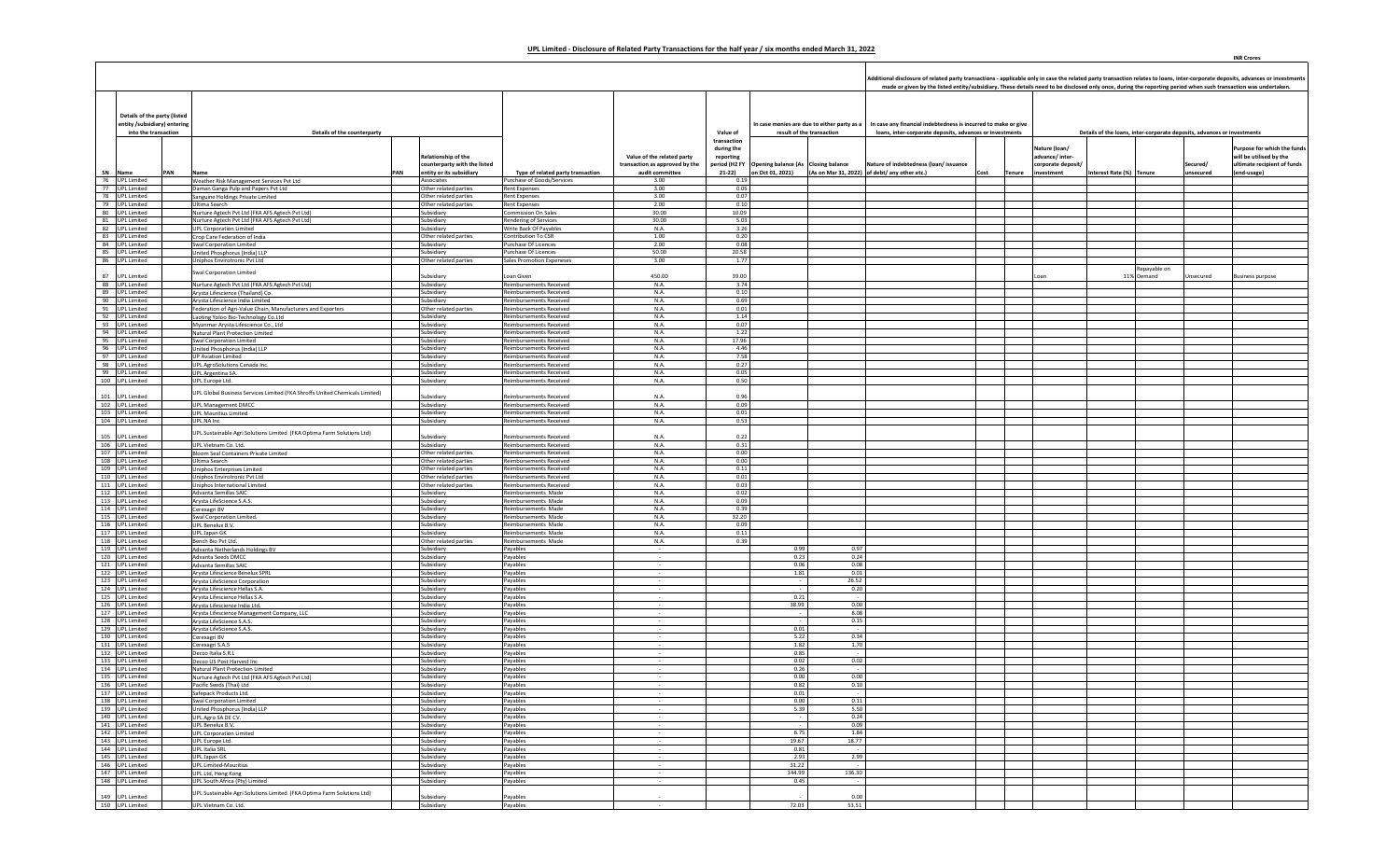|                                                                                      |                                    |     |                                                                                                                     |     |                                                                                        |                                                            |                                                                                 |                                                                   |                                                                         |                  | Additional disclosure of related party transactions - applicable only in case the related party transaction relates to loans, inter-corporate deposits, advances or investments                       |      |        |                                                                      | made or given by the listed entity/subsidiary. These details need to be disclosed only once, during the reporting period when such transaction was undertaken. |                       |                                                                                                      |  |  |
|--------------------------------------------------------------------------------------|------------------------------------|-----|---------------------------------------------------------------------------------------------------------------------|-----|----------------------------------------------------------------------------------------|------------------------------------------------------------|---------------------------------------------------------------------------------|-------------------------------------------------------------------|-------------------------------------------------------------------------|------------------|-------------------------------------------------------------------------------------------------------------------------------------------------------------------------------------------------------|------|--------|----------------------------------------------------------------------|----------------------------------------------------------------------------------------------------------------------------------------------------------------|-----------------------|------------------------------------------------------------------------------------------------------|--|--|
| Details of the party (listed<br>entity /subsidiary) entering<br>into the transaction |                                    |     | Details of the counterparty                                                                                         |     |                                                                                        |                                                            |                                                                                 | Value of                                                          | n case monies are due to either party as a<br>result of the transaction |                  | In case any financial indebtedness is incurred to make or give<br>loans, inter-corporate deposits, advances or investments<br>Details of the loans, inter-corporate deposits, advances or investments |      |        |                                                                      |                                                                                                                                                                |                       |                                                                                                      |  |  |
|                                                                                      | SN Name                            | PAN | Name                                                                                                                | PAN | <b>Relationship of the</b><br>counterparty with the listed<br>entity or its subsidiarv | Type of related party transaction                          | Value of the related party<br>transaction as approved by the<br>audit committee | transaction<br>during the<br>reporting<br>period (H2 FY<br>21-22) | Opening balance (As Closing balance                                     |                  | Nature of indebtedness (loan/ issuance<br>on Oct 01, 2021) (As on Mar 31, 2022) of debt/ any other etc.)                                                                                              | Cost | Tenure | Nature (loan/<br>advance/ inter-<br>corporate deposit/<br>investment | Interest Rate (%) Tenure                                                                                                                                       | Secured/<br>unsecured | Purpose for which the funds<br>will be utilised by the<br>ultimate recipient of funds<br>(end-usage) |  |  |
|                                                                                      | 151 UPL Limited<br>152 UPL Limited |     | Bench Bio Pvt Ltd.                                                                                                  |     | Other related parties                                                                  | Payables                                                   |                                                                                 |                                                                   | 0.06                                                                    | 0.06             |                                                                                                                                                                                                       |      |        |                                                                      |                                                                                                                                                                |                       |                                                                                                      |  |  |
|                                                                                      | 153 UPL Limited                    |     | BEIL Infrastructure Limited<br><b>Bloom Packaging Private Limited</b>                                               |     | Other related parties<br>Other related parties                                         | Payables<br>Pavables                                       |                                                                                 |                                                                   | 1.22<br>0.51                                                            | 5.17<br>0.65     |                                                                                                                                                                                                       |      |        |                                                                      |                                                                                                                                                                |                       |                                                                                                      |  |  |
|                                                                                      | 154 UPL Limited                    |     | Bloom Seal Containers Private Limited                                                                               |     | Other related parties                                                                  | Payables                                                   |                                                                                 |                                                                   | 0.73                                                                    | 7.77             |                                                                                                                                                                                                       |      |        |                                                                      |                                                                                                                                                                |                       |                                                                                                      |  |  |
|                                                                                      | 155 UPL Limited                    |     | Daman Ganga Pulp and Papers Pvt Ltd                                                                                 |     | Other related parties                                                                  | Pavables                                                   |                                                                                 |                                                                   | 0.05                                                                    | 0.02             |                                                                                                                                                                                                       |      |        |                                                                      |                                                                                                                                                                |                       |                                                                                                      |  |  |
|                                                                                      | 156 UPL Limited                    |     | Gharpure Engineering & Constructions Pvt Ltd.                                                                       |     | Other related parties                                                                  | Payables                                                   |                                                                                 |                                                                   | 0.64                                                                    | 0.50             |                                                                                                                                                                                                       |      |        |                                                                      |                                                                                                                                                                |                       |                                                                                                      |  |  |
|                                                                                      | 157 UPL Limited                    |     | Pentaphos Industries Pvt Ltd                                                                                        |     | Other related parties<br>Other related parties                                         | Payables<br>Pavables                                       |                                                                                 |                                                                   | 0.70<br>0.01                                                            | 1.27<br>0.01     |                                                                                                                                                                                                       |      |        |                                                                      |                                                                                                                                                                |                       |                                                                                                      |  |  |
|                                                                                      | 158 UPL Limited<br>159 UPL Limited |     | Sanguine Holdings Private Limited<br>Ultima Search                                                                  |     | Other related parties                                                                  | Pavables                                                   |                                                                                 |                                                                   | 3.56                                                                    | 4.31             |                                                                                                                                                                                                       |      |        |                                                                      |                                                                                                                                                                |                       |                                                                                                      |  |  |
|                                                                                      | 160 UPL Limited                    |     | Uniphos Envirotronic Pvt Ltd                                                                                        |     | Other related parties                                                                  | Payables                                                   |                                                                                 |                                                                   | 0.08                                                                    | 0.65             |                                                                                                                                                                                                       |      |        |                                                                      |                                                                                                                                                                |                       |                                                                                                      |  |  |
|                                                                                      | 161 UPL Limited                    |     | Uniphos International Ltd.                                                                                          |     | Other related parties                                                                  | Pavables                                                   |                                                                                 |                                                                   | 3.45                                                                    | 2.73             |                                                                                                                                                                                                       |      |        |                                                                      |                                                                                                                                                                |                       |                                                                                                      |  |  |
|                                                                                      | 162 UPL Limited                    |     | <b>UPL Environmental Engineers Limited</b>                                                                          |     | Other related parties                                                                  | Payables                                                   |                                                                                 |                                                                   | 0.17                                                                    | 0.17             |                                                                                                                                                                                                       |      |        |                                                                      |                                                                                                                                                                |                       |                                                                                                      |  |  |
|                                                                                      | 163 UPL Limited<br>164 UPL Limited |     | Vikram Farm<br>Chemiesvnth (Vapi) Limited                                                                           |     | Other related parties<br>Associates                                                    | Payables<br>Pavables                                       |                                                                                 |                                                                   | 0.00<br>1.22                                                            | 0.03<br>0.49     |                                                                                                                                                                                                       |      |        |                                                                      |                                                                                                                                                                |                       |                                                                                                      |  |  |
|                                                                                      | 165 UPL Limited                    |     | Advanta Biotech General Trading Ltd                                                                                 |     | Subsidiary                                                                             | Receivables                                                |                                                                                 |                                                                   | 0.50                                                                    | 0.23             |                                                                                                                                                                                                       |      |        |                                                                      |                                                                                                                                                                |                       |                                                                                                      |  |  |
|                                                                                      | 166 UPL Limited                    |     | Advanta Netherlands Holdings BV                                                                                     |     | Subsidiary                                                                             | Receivables                                                |                                                                                 |                                                                   | 0.02                                                                    | 0.02             |                                                                                                                                                                                                       |      |        |                                                                      |                                                                                                                                                                |                       |                                                                                                      |  |  |
|                                                                                      | 167 UPL Limited                    |     | Advanta Seeds International                                                                                         |     | Subsidiary                                                                             | Receivables                                                |                                                                                 |                                                                   | 3.59                                                                    | 0.71             |                                                                                                                                                                                                       |      |        |                                                                      |                                                                                                                                                                |                       |                                                                                                      |  |  |
|                                                                                      | 168 UPL Limited<br>169 UPL Limited |     | Advanta Seeds Ukraine LLC                                                                                           |     | Subsidiary<br>Subsidiary                                                               | Receivables<br>Receivables                                 |                                                                                 |                                                                   | 8.24                                                                    | 0.37             |                                                                                                                                                                                                       |      |        |                                                                      |                                                                                                                                                                |                       |                                                                                                      |  |  |
|                                                                                      | 170 UPL Limited                    |     | Advanta Semillas SAIC<br>Nurture Agtech Pvt Ltd (FKA AFS Agtech Pvt Ltd)                                            |     | Subsidiary                                                                             | Receivables                                                |                                                                                 |                                                                   | 12.64                                                                   | 12.52            |                                                                                                                                                                                                       |      |        |                                                                      |                                                                                                                                                                |                       |                                                                                                      |  |  |
|                                                                                      | 171 UPL Limited                    |     | Agronamic Pty Ltd                                                                                                   |     | Subsidiary                                                                             | Receivables                                                |                                                                                 |                                                                   |                                                                         | 0.14             |                                                                                                                                                                                                       |      |        |                                                                      |                                                                                                                                                                |                       |                                                                                                      |  |  |
|                                                                                      | 172 UPL Limited                    |     | Arysta LifeScience Cameroun SA                                                                                      |     | Subsidiary                                                                             | Receivables                                                |                                                                                 |                                                                   | 2.85                                                                    |                  |                                                                                                                                                                                                       |      |        |                                                                      |                                                                                                                                                                |                       |                                                                                                      |  |  |
|                                                                                      | 173 UPL Limited                    |     | Arysta Life Science Cameroon                                                                                        |     | Subsidiary                                                                             | Receivables                                                |                                                                                 |                                                                   |                                                                         | 5.67             |                                                                                                                                                                                                       |      |        |                                                                      |                                                                                                                                                                |                       |                                                                                                      |  |  |
|                                                                                      | 174 UPL Limited<br>175 UPL Limited |     | UPL (T) Ltd (Formerly Known as Arysta LifeScience Tanzania Ltd)<br>Arvsta Lifescience (Thailand) Co.                |     | Subsidiary<br>Subsidiary                                                               | Receivable:<br>Receivables                                 |                                                                                 |                                                                   |                                                                         | 0.16<br>0.10     |                                                                                                                                                                                                       |      |        |                                                                      |                                                                                                                                                                |                       |                                                                                                      |  |  |
|                                                                                      | 176 UPL Limited                    |     | Arvsta Lifescience India Ltd.                                                                                       |     | Subsidiary                                                                             | <b>Receivables</b>                                         |                                                                                 |                                                                   | 0.00                                                                    | 17.03            |                                                                                                                                                                                                       |      |        |                                                                      |                                                                                                                                                                |                       |                                                                                                      |  |  |
|                                                                                      | 177 UPL Limited                    |     | Arysta LifeScience S.A.S.                                                                                           |     | Subsidiary                                                                             | Receivables                                                |                                                                                 |                                                                   |                                                                         | 3.00             |                                                                                                                                                                                                       |      |        |                                                                      |                                                                                                                                                                |                       |                                                                                                      |  |  |
|                                                                                      | 178 UPL Limited                    |     | Arvsta Lifescience, Douala                                                                                          |     | Subsidiary                                                                             | Receivables                                                |                                                                                 |                                                                   | 0.97                                                                    |                  |                                                                                                                                                                                                       |      |        |                                                                      |                                                                                                                                                                |                       |                                                                                                      |  |  |
|                                                                                      | 179 UPL Limited<br>180 UPL Limited |     | Calli Ghana Limited<br>Callivoire SGFD S.A.                                                                         |     | Subsidiary<br>Subsidiary                                                               | Receivables<br>Receivables                                 |                                                                                 |                                                                   | 0.29<br>1.33                                                            | 1.14<br>0.05     |                                                                                                                                                                                                       |      |        |                                                                      |                                                                                                                                                                |                       |                                                                                                      |  |  |
|                                                                                      | 181 UPL Limited                    |     | Federation of Agri-Value Chain, Manufacturers and Exporters                                                         |     | Other related parties                                                                  | <b>Receivables</b>                                         |                                                                                 |                                                                   | 0.00                                                                    | 0.02             |                                                                                                                                                                                                       |      |        |                                                                      |                                                                                                                                                                |                       |                                                                                                      |  |  |
|                                                                                      | 182 UPL Limited                    |     | Laoting Yoloo Bio-Technology Co.Ltd                                                                                 |     | Subsidiary                                                                             | Receivables                                                |                                                                                 |                                                                   |                                                                         | 1.14             |                                                                                                                                                                                                       |      |        |                                                                      |                                                                                                                                                                |                       |                                                                                                      |  |  |
|                                                                                      | 183 UPL Limited                    |     | Mali Proctection Des Cultures                                                                                       |     | Subsidiary                                                                             | Receivables                                                |                                                                                 |                                                                   | 0.36                                                                    |                  |                                                                                                                                                                                                       |      |        |                                                                      |                                                                                                                                                                |                       |                                                                                                      |  |  |
|                                                                                      | 184 UPL Limited                    |     | Myanmar Arysta Lifescience Co., Ltd.<br>Naturagri Soluciones, SLU (Formerly known as Arysta LifeScience Iberia SLU) |     | Subsidiary                                                                             | <b>Receivables</b>                                         |                                                                                 |                                                                   |                                                                         | 0.07             |                                                                                                                                                                                                       |      |        |                                                                      |                                                                                                                                                                |                       |                                                                                                      |  |  |
|                                                                                      | 185 UPL Limited<br>186 UPL Limited |     | Natural Plant Protection Limited                                                                                    |     | Subsidiary<br>Subsidiary                                                               | Receivables<br>Receivables                                 |                                                                                 |                                                                   | 0.04<br>3.13                                                            | 1.57             |                                                                                                                                                                                                       |      |        |                                                                      |                                                                                                                                                                |                       |                                                                                                      |  |  |
|                                                                                      | 187 UPL Limited                    |     | Pacific Seeds (Thai) Ltd                                                                                            |     | Subsidiary                                                                             | Receivables                                                |                                                                                 |                                                                   |                                                                         | 2.80             |                                                                                                                                                                                                       |      |        |                                                                      |                                                                                                                                                                |                       |                                                                                                      |  |  |
|                                                                                      | 188 UPL Limited                    |     | Riceco International Bangladesh Ltd                                                                                 |     | Subsidiary                                                                             | Receivables                                                |                                                                                 |                                                                   |                                                                         | 0.77             |                                                                                                                                                                                                       |      |        |                                                                      |                                                                                                                                                                |                       |                                                                                                      |  |  |
|                                                                                      | 189 UPL Limited                    |     | Riceco International, Inc.                                                                                          |     | Subsidiary                                                                             | <b>Receivables</b>                                         |                                                                                 |                                                                   |                                                                         | 0.00             |                                                                                                                                                                                                       |      |        |                                                                      |                                                                                                                                                                |                       |                                                                                                      |  |  |
|                                                                                      | 190 UPL Limited<br>191 UPL Limited |     | Swal Corporation Limited                                                                                            |     | Subsidiary<br>Subsidiary                                                               | Receivables<br>Receivables                                 |                                                                                 |                                                                   | 381.58<br>995.88                                                        | 392.72<br>841.22 |                                                                                                                                                                                                       |      |        |                                                                      |                                                                                                                                                                |                       |                                                                                                      |  |  |
|                                                                                      | 192 UPL Limited                    |     | United Phosphorus (India) LLP<br>UPL AgroSolutions Canada Inc.                                                      |     | Subsidiary                                                                             | <b>Receivables</b>                                         |                                                                                 |                                                                   |                                                                         | 0.27             |                                                                                                                                                                                                       |      |        |                                                                      |                                                                                                                                                                |                       |                                                                                                      |  |  |
|                                                                                      | 193 UPL Limited                    |     | UPL Argentina SA.                                                                                                   |     | Subsidiary                                                                             | Receivables                                                |                                                                                 |                                                                   |                                                                         | 1.22             |                                                                                                                                                                                                       |      |        |                                                                      |                                                                                                                                                                |                       |                                                                                                      |  |  |
|                                                                                      | 194 UPL Limited                    |     | <b>UPL Corporation Limited</b>                                                                                      |     | Subsidiary                                                                             | Receivables                                                |                                                                                 |                                                                   | 877.24                                                                  | 848.08           |                                                                                                                                                                                                       |      |        |                                                                      |                                                                                                                                                                |                       |                                                                                                      |  |  |
|                                                                                      | 195 UPL Limited                    |     | UPL Global Business Services Limited (FKA Shroffs United Chemicals Limited)                                         |     | Subsidiary                                                                             | Receivables                                                |                                                                                 |                                                                   | 9.26                                                                    | 1.54             |                                                                                                                                                                                                       |      |        |                                                                      |                                                                                                                                                                |                       |                                                                                                      |  |  |
|                                                                                      | 196 UPL Limited                    |     | UPI Iberia, S.A.                                                                                                    |     | Subsidiary                                                                             | Receivables                                                |                                                                                 |                                                                   | 31.34                                                                   | 0.42             |                                                                                                                                                                                                       |      |        |                                                                      |                                                                                                                                                                |                       |                                                                                                      |  |  |
|                                                                                      | 197 UPL Limited                    |     | UPL Italia SRL                                                                                                      |     | Subsidiary                                                                             | Receivables                                                |                                                                                 |                                                                   | 23.00                                                                   | 31.16            |                                                                                                                                                                                                       |      |        |                                                                      |                                                                                                                                                                |                       |                                                                                                      |  |  |
|                                                                                      | 198 UPL Limited                    |     | UPL Japan GK                                                                                                        |     | Subsidiary                                                                             | Receivables                                                |                                                                                 |                                                                   | 7.79                                                                    | 4.11             |                                                                                                                                                                                                       |      |        |                                                                      |                                                                                                                                                                |                       |                                                                                                      |  |  |
|                                                                                      | 199 UPL Limited<br>200 UPL Limited |     | UPL Ltd, Hong Kong                                                                                                  |     | Subsidiary<br>Subsidiary                                                               | <b>Receivables</b><br>Receivables                          |                                                                                 |                                                                   | 371.08                                                                  | 0.48<br>1,006.11 |                                                                                                                                                                                                       |      |        |                                                                      |                                                                                                                                                                |                       |                                                                                                      |  |  |
|                                                                                      | 201 UPL Limited                    |     | UPL Management DMCC<br><b>UPL Mauritius Limited</b>                                                                 |     | Subsidiary                                                                             | Receivables                                                |                                                                                 |                                                                   |                                                                         | 418.92           |                                                                                                                                                                                                       |      |        |                                                                      |                                                                                                                                                                |                       |                                                                                                      |  |  |
|                                                                                      | 202 UPL Limited                    |     | UPL NA Inc                                                                                                          |     | Subsidiary                                                                             | <b>Receivables</b>                                         |                                                                                 |                                                                   | 0.39                                                                    | 0.92             |                                                                                                                                                                                                       |      |        |                                                                      |                                                                                                                                                                |                       |                                                                                                      |  |  |
|                                                                                      | 203 UPL Limited                    |     | UPL Philippines Inc                                                                                                 |     | Subsidiary                                                                             | Receivable:                                                |                                                                                 |                                                                   |                                                                         | 0.00             |                                                                                                                                                                                                       |      |        |                                                                      |                                                                                                                                                                |                       |                                                                                                      |  |  |
|                                                                                      | 204 UPL Limited                    |     | UPL South Africa (Ptv) Limited                                                                                      |     | Subsidiary                                                                             | Receivables                                                |                                                                                 |                                                                   | 0.11                                                                    | 0.20             |                                                                                                                                                                                                       |      |        |                                                                      |                                                                                                                                                                |                       |                                                                                                      |  |  |
|                                                                                      | 205 UPL Limited                    |     | UPL Sustainable Agri Solutions Limited (FKA Optima Farm Solutions Ltd)                                              |     | Subsidiary                                                                             | Receivables                                                |                                                                                 |                                                                   | 26.97                                                                   | 119.20           |                                                                                                                                                                                                       |      |        |                                                                      |                                                                                                                                                                |                       |                                                                                                      |  |  |
|                                                                                      | 206 UPL Limited                    |     | UPL Vietnam Co. Ltd.                                                                                                |     | Subsidiary                                                                             | Receivables                                                |                                                                                 |                                                                   | $\sim$                                                                  | 0.31             |                                                                                                                                                                                                       |      |        |                                                                      |                                                                                                                                                                |                       |                                                                                                      |  |  |
|                                                                                      | 207 UPL Limited                    |     | BEIL Infrastructure Limited                                                                                         |     | Other related parties                                                                  | Receivables                                                |                                                                                 |                                                                   | 0.00                                                                    | 0.05             |                                                                                                                                                                                                       |      |        |                                                                      |                                                                                                                                                                |                       |                                                                                                      |  |  |
|                                                                                      | 208 UPL Limited                    |     | Bloom Seal Containers Private Limited                                                                               |     | Other related parties                                                                  | Receivables                                                |                                                                                 |                                                                   |                                                                         | 0.00             |                                                                                                                                                                                                       |      |        |                                                                      |                                                                                                                                                                |                       |                                                                                                      |  |  |
|                                                                                      | 209 UPL Limited                    |     | <b>Enviro Technology Limited</b>                                                                                    |     | Other related parties                                                                  | <b>Receivables</b>                                         |                                                                                 |                                                                   | (0.00)                                                                  | 0.04             |                                                                                                                                                                                                       |      |        |                                                                      |                                                                                                                                                                |                       |                                                                                                      |  |  |
|                                                                                      | 210 UPL Limited<br>211 UPL Limited |     | Ultima Search<br>Uniphos Enterprises Limited                                                                        |     | Other related parties<br>Other related parties                                         | Receivables<br>Receivables                                 |                                                                                 |                                                                   | 0.88<br>0.14                                                            | 1.10<br>0.04     |                                                                                                                                                                                                       |      |        |                                                                      |                                                                                                                                                                |                       |                                                                                                      |  |  |
|                                                                                      | 212 UPL Limited                    |     | Uniphos Envirotronic Pvt Ltd                                                                                        |     | Other related parties                                                                  | <b>Receivables</b>                                         |                                                                                 |                                                                   | 0.38                                                                    | 0.44             |                                                                                                                                                                                                       |      |        |                                                                      |                                                                                                                                                                |                       |                                                                                                      |  |  |
|                                                                                      | 213 UPL Limited                    |     | Uniphos International Limited                                                                                       |     | Other related parties                                                                  | Receivables                                                |                                                                                 |                                                                   | 0.04                                                                    | 0.03             |                                                                                                                                                                                                       |      |        |                                                                      |                                                                                                                                                                |                       |                                                                                                      |  |  |
|                                                                                      | 214 UPL Limited                    |     | UPL Environmental Engineers Limited                                                                                 |     | Other related parties                                                                  | Receivables<br><b>Receivables</b>                          |                                                                                 |                                                                   | 0.45                                                                    | 0.00<br>0.60     |                                                                                                                                                                                                       |      |        |                                                                      |                                                                                                                                                                |                       |                                                                                                      |  |  |
|                                                                                      | 215 UPL Limited<br>216 UPL Limited |     | UPL Bangladesh Limited<br>Chemiesynth (Vapi) Limited                                                                |     | IV<br>Associates                                                                       | Receivables                                                |                                                                                 |                                                                   | 2.70                                                                    | 1.52             |                                                                                                                                                                                                       |      |        |                                                                      |                                                                                                                                                                |                       |                                                                                                      |  |  |
|                                                                                      | 217 UPL Limited                    |     | Ingen Technologies Pvt Ltd                                                                                          |     | Associates                                                                             | Receivables                                                |                                                                                 |                                                                   |                                                                         | (1.00)           |                                                                                                                                                                                                       |      |        |                                                                      |                                                                                                                                                                |                       |                                                                                                      |  |  |
|                                                                                      | 218 UPL Limited                    |     | Swal Corporation Limited                                                                                            |     | Subsidiary                                                                             | Loans                                                      |                                                                                 |                                                                   | 87.00                                                                   | 126.00           |                                                                                                                                                                                                       |      |        |                                                                      |                                                                                                                                                                |                       |                                                                                                      |  |  |
|                                                                                      | 219 UPL Limited                    |     | Swal Corporation Limited                                                                                            |     | Subsidiary                                                                             | <b>Interest Receivables</b>                                |                                                                                 |                                                                   | 0.52                                                                    | 5.80             |                                                                                                                                                                                                       |      |        |                                                                      |                                                                                                                                                                |                       |                                                                                                      |  |  |
|                                                                                      | 220 UPL Limited                    |     | Bloom Packaging Private Limited                                                                                     |     | Other related parties<br>Other related parties                                         | Management Fees Receivables                                |                                                                                 |                                                                   | 0.30                                                                    | 0.40<br>0.01     |                                                                                                                                                                                                       |      |        |                                                                      |                                                                                                                                                                |                       |                                                                                                      |  |  |
|                                                                                      | 221 UPL Limited<br>222 UPL Limited |     | <b>Enviro Technology Limited</b><br>Tatva Global Environment Pvt Ltd                                                |     | Other related parties                                                                  | Management Fees Receivables<br>Management Fees Receivables |                                                                                 |                                                                   | 0.14                                                                    | 0.31             |                                                                                                                                                                                                       |      |        |                                                                      |                                                                                                                                                                |                       |                                                                                                      |  |  |
|                                                                                      | 223 UPL Limited                    |     | Uniphos Enterprises Limited                                                                                         |     | Other related parties                                                                  | Management Fees Receivables                                |                                                                                 |                                                                   | 0.25                                                                    | 0.26             |                                                                                                                                                                                                       |      |        |                                                                      |                                                                                                                                                                |                       |                                                                                                      |  |  |

224 | UPL Limited | Wikram Farm | Wikram Farm | Other related parties Management Fees Receivables | مستخدم المستخدم المستخدم المستخدم المستخدم المستخدم المستخدم المستخدم المستخدم المستخدم المستخدم المستخدم المستخدم المستخ

**INR Crores**